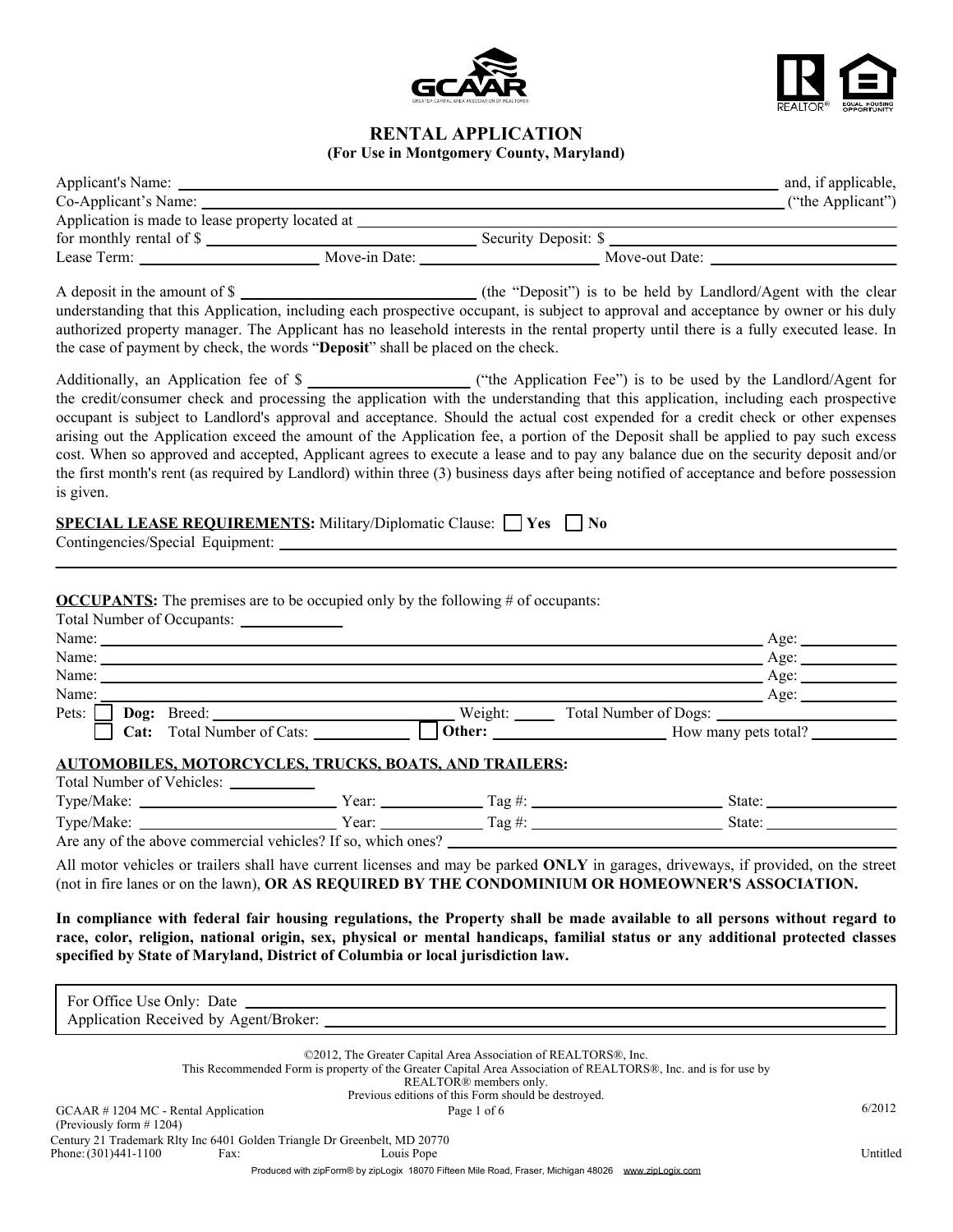| <b>Please Print Legibly:</b>        |                                                                                                                                                                                                                                           |                          |            |                                                                   |                  |
|-------------------------------------|-------------------------------------------------------------------------------------------------------------------------------------------------------------------------------------------------------------------------------------------|--------------------------|------------|-------------------------------------------------------------------|------------------|
|                                     |                                                                                                                                                                                                                                           |                          |            |                                                                   |                  |
|                                     |                                                                                                                                                                                                                                           |                          |            |                                                                   |                  |
|                                     |                                                                                                                                                                                                                                           |                          |            |                                                                   |                  |
|                                     |                                                                                                                                                                                                                                           |                          |            |                                                                   |                  |
|                                     |                                                                                                                                                                                                                                           |                          |            |                                                                   |                  |
|                                     |                                                                                                                                                                                                                                           |                          |            |                                                                   |                  |
|                                     | <b>Current Address:</b> <u>Street Street Street Street Street Street Street Street Street Street Street Street Street Street Street Street Street Street Street Street Street Street Street Street Street Street Street Street Street</u> |                          |            |                                                                   |                  |
|                                     |                                                                                                                                                                                                                                           | City                     |            | State                                                             | $\overline{Zip}$ |
|                                     |                                                                                                                                                                                                                                           |                          |            |                                                                   |                  |
|                                     |                                                                                                                                                                                                                                           |                          |            |                                                                   |                  |
| Reason for moving:                  |                                                                                                                                                                                                                                           |                          |            |                                                                   |                  |
|                                     | Have you ever paid late? $\Box$ <b>Yes</b> $\Box$ <b>No If yes, Explain</b> $\Box$                                                                                                                                                        |                          |            |                                                                   |                  |
|                                     | Have you ever been evicted? $\Box$ Yes $\Box$ No If yes, Explain                                                                                                                                                                          |                          |            |                                                                   |                  |
|                                     |                                                                                                                                                                                                                                           |                          |            |                                                                   |                  |
|                                     | List all previous addresses for the last five years including period of stay in each and the name and telephone number of Landlord/                                                                                                       |                          |            |                                                                   |                  |
|                                     | Agent from whom you rented. (Use additional sheet if needed.)                                                                                                                                                                             |                          |            |                                                                   |                  |
|                                     |                                                                                                                                                                                                                                           |                          |            |                                                                   |                  |
| Previous Address: <u>Street</u>     |                                                                                                                                                                                                                                           |                          |            |                                                                   |                  |
|                                     |                                                                                                                                                                                                                                           | City                     |            | State                                                             | Zip              |
|                                     |                                                                                                                                                                                                                                           |                          |            |                                                                   |                  |
|                                     | From (Date): To: To: Monthly Rent: \$                                                                                                                                                                                                     |                          |            |                                                                   |                  |
|                                     |                                                                                                                                                                                                                                           |                          |            |                                                                   |                  |
|                                     |                                                                                                                                                                                                                                           |                          |            |                                                                   |                  |
|                                     | Previous Address: <u>Street</u>                                                                                                                                                                                                           | City                     |            | State                                                             | Zip              |
|                                     |                                                                                                                                                                                                                                           |                          |            |                                                                   |                  |
|                                     |                                                                                                                                                                                                                                           |                          |            |                                                                   |                  |
|                                     |                                                                                                                                                                                                                                           |                          |            |                                                                   |                  |
|                                     |                                                                                                                                                                                                                                           |                          |            |                                                                   |                  |
|                                     | Position: Now Long: Now Long: Now Long: Now Long: Now Long: Now Long: Now Long: Now Long: Now Long: Now Long: Now Long: Now Long: Now Long: Now Long: Now Long: Now Long: Now Long: Now Long: Now Long: Now Long: Now Long: No            |                          |            |                                                                   |                  |
| Address: <u>Street</u>              | the control of the control of the control of the control of the control of                                                                                                                                                                |                          |            |                                                                   |                  |
|                                     |                                                                                                                                                                                                                                           | City                     |            | State                                                             | Zip              |
|                                     |                                                                                                                                                                                                                                           |                          |            |                                                                   |                  |
|                                     |                                                                                                                                                                                                                                           |                          |            |                                                                   |                  |
| <b>CURRENT GROSS ANNUAL INCOME:</b> |                                                                                                                                                                                                                                           |                          |            | $Commission: \$                                                   |                  |
| Base Pay:                           | $\sim$                                                                                                                                                                                                                                    |                          | Dividends: | $\sim$                                                            |                  |
| Overtime:<br>\$                     | the control of the control of the control of                                                                                                                                                                                              |                          | Other:     | \$<br><u>and the state of the state of the state of the state</u> |                  |
| \$<br>Bonuses:                      |                                                                                                                                                                                                                                           |                          | TOTAL:     | \$                                                                |                  |
|                                     |                                                                                                                                                                                                                                           |                          |            |                                                                   |                  |
|                                     | If employed less than one year with current employer, give previous employment information:                                                                                                                                               |                          |            |                                                                   |                  |
|                                     |                                                                                                                                                                                                                                           |                          |            |                                                                   |                  |
|                                     |                                                                                                                                                                                                                                           |                          |            |                                                                   |                  |
|                                     | Position: Now Long: Now Long: Gross Income: \$                                                                                                                                                                                            |                          |            |                                                                   |                  |
| Address: <u>Street</u>              |                                                                                                                                                                                                                                           |                          |            |                                                                   |                  |
|                                     |                                                                                                                                                                                                                                           | $\overline{\text{City}}$ |            | State<br>$\overline{Zip}$                                         |                  |
|                                     |                                                                                                                                                                                                                                           |                          |            |                                                                   |                  |
|                                     |                                                                                                                                                                                                                                           |                          |            |                                                                   |                  |

IF EMPLOYER REFUSES to verify applicant's employment by phone, it shall become the responsibility of the applicant to provide immediate written confirmation of such information. If applicant is self-employed, attach copies for past two years of individual US tax form 1040 and self- employment US tax schedule C.

> ©2012, The Greater Capital Area Association of REALTORS®, Inc. This Recommended Form is property of the Greater Capital Area Association of REALTORS®, Inc. and is for use by REALTOR® members only. Previous editions of this Form should be destroyed.

 $GCAAR \neq 1204$  MC - Rental Application Page 2 of 6 6/2012 (Previously form # 1204)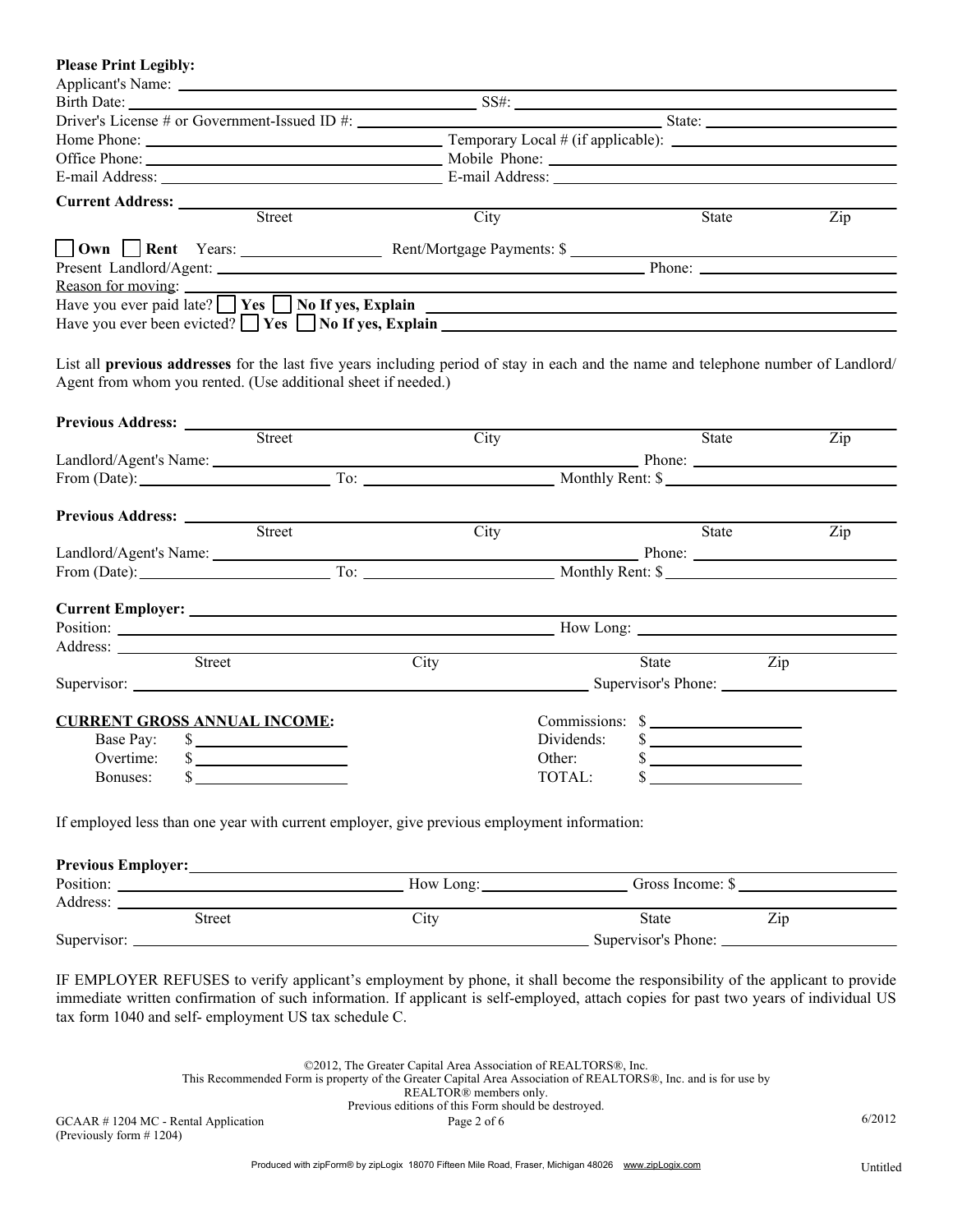| <b>Please Print Legibly:</b>                                                                                                                                                                                                                     |            |                 |                  |  |
|--------------------------------------------------------------------------------------------------------------------------------------------------------------------------------------------------------------------------------------------------|------------|-----------------|------------------|--|
|                                                                                                                                                                                                                                                  |            |                 |                  |  |
|                                                                                                                                                                                                                                                  |            |                 |                  |  |
|                                                                                                                                                                                                                                                  |            |                 |                  |  |
|                                                                                                                                                                                                                                                  |            |                 |                  |  |
|                                                                                                                                                                                                                                                  |            |                 |                  |  |
|                                                                                                                                                                                                                                                  |            |                 |                  |  |
|                                                                                                                                                                                                                                                  |            |                 |                  |  |
| Street                                                                                                                                                                                                                                           | City       | State           | Zip              |  |
|                                                                                                                                                                                                                                                  |            |                 |                  |  |
|                                                                                                                                                                                                                                                  |            |                 |                  |  |
|                                                                                                                                                                                                                                                  |            |                 |                  |  |
| Reason for moving:                                                                                                                                                                                                                               |            |                 |                  |  |
| Have you ever paid late? $\Box$ <b>Yes</b> $\Box$ <b>No</b> If yes, Explain                                                                                                                                                                      |            |                 |                  |  |
| Have you ever been evicted? $\Box$ Yes $\Box$ No If yes, Explain $\Box$                                                                                                                                                                          |            |                 |                  |  |
| List all previous addresses for the last five years including period of stay in each and the name and telephone number of Landlord/<br>Agent from whom you rented. (Use additional sheet if needed.)<br>Previous Address: <u>Street</u>          |            |                 |                  |  |
|                                                                                                                                                                                                                                                  | City       | State           | Zip              |  |
|                                                                                                                                                                                                                                                  |            |                 |                  |  |
|                                                                                                                                                                                                                                                  |            |                 |                  |  |
|                                                                                                                                                                                                                                                  |            |                 |                  |  |
| Previous Address: <u>Street</u><br>$\mathcal{L}^{\mathcal{L}}(\mathcal{L}^{\mathcal{L}})$ and $\mathcal{L}^{\mathcal{L}}(\mathcal{L}^{\mathcal{L}})$ . The contract of the set of $\mathcal{L}^{\mathcal{L}}$                                    |            |                 |                  |  |
|                                                                                                                                                                                                                                                  | City       | State           | Zip              |  |
|                                                                                                                                                                                                                                                  |            |                 |                  |  |
| From (Date): To: To: Monthly Rent: \$                                                                                                                                                                                                            |            |                 |                  |  |
|                                                                                                                                                                                                                                                  |            |                 |                  |  |
|                                                                                                                                                                                                                                                  |            |                 |                  |  |
| Position: New Long: New Long: New Long: New Long: New Long: New Long: New Long: New Long: New Long: New Long: New Long: New Long: New Long: New Long: New Long: New Long: New Long: New Long: New Long: New Long: New Long: Ne                   |            |                 |                  |  |
| Address:<br><u> 1980 - Johann Stoff, deutscher Stoffen und der Stoffen und der Stoffen und der Stoffen und der Stoffen und der Stoffen und der Stoffen und der Stoffen und der Stoffen und der Stoffen und der Stoffen und der Stoffen und d</u> |            |                 |                  |  |
| Street                                                                                                                                                                                                                                           | City       | State           | $\overline{Zip}$ |  |
|                                                                                                                                                                                                                                                  |            |                 |                  |  |
|                                                                                                                                                                                                                                                  |            |                 |                  |  |
| <b>CURRENT GROSS ANNUAL INCOME:</b>                                                                                                                                                                                                              |            | Commissions: \$ |                  |  |
| Base Pay:<br>$\sim$                                                                                                                                                                                                                              | Dividends: | $\sim$          |                  |  |
| Overtime:<br>the control of the control of the control of<br>Φ.                                                                                                                                                                                  | Other:     |                 |                  |  |
| Bonuses:                                                                                                                                                                                                                                         | TOTAL:     |                 |                  |  |
| If employed less than one year with current employer, give previous employment information:                                                                                                                                                      |            |                 |                  |  |
| Position: Now Long: Now Long: Gross Income: \$                                                                                                                                                                                                   |            |                 |                  |  |
|                                                                                                                                                                                                                                                  |            |                 |                  |  |
| Address: <u>Street</u>                                                                                                                                                                                                                           | City       | State           | Zip              |  |
|                                                                                                                                                                                                                                                  |            |                 |                  |  |
|                                                                                                                                                                                                                                                  |            |                 |                  |  |

IF EMPLOYER REFUSES to verify applicant's employment by phone, it shall become the responsibility of the applicant to provide immediate written confirmation of such information. If applicant is self-employed, attach copies for past two years of individual US tax form 1040 and self- employment US tax schedule C.

> ©2012, The Greater Capital Area Association of REALTORS®, Inc. This Recommended Form is property of the Greater Capital Area Association of REALTORS®, Inc. and is for use by REALTOR® members only. Previous editions of this Form should be destroyed.

 $GCAAR \neq 1204$  MC - Rental Application Page 3 of 6 6/2012 (Previously form # 1204)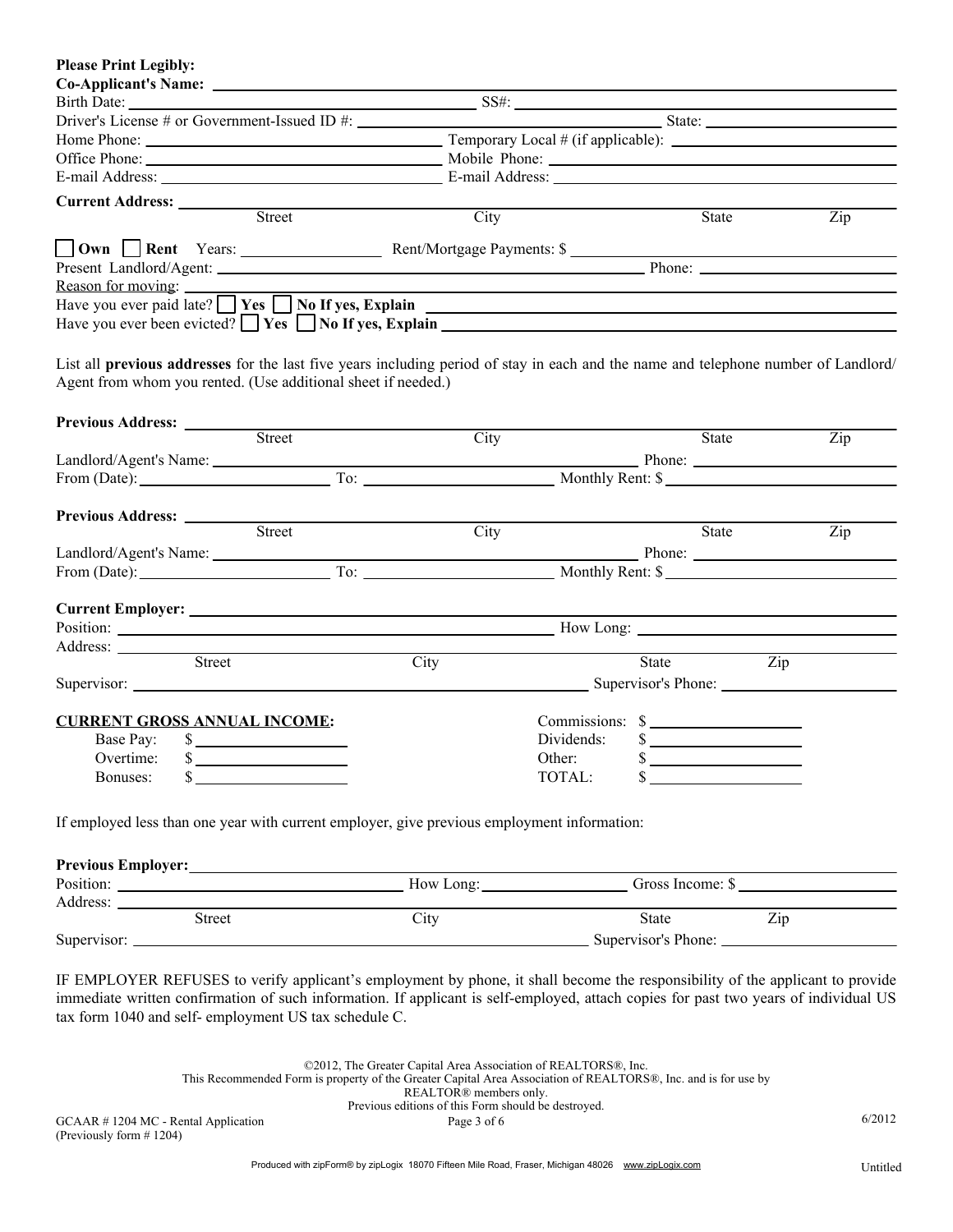### **APPLICANT / CO-APPLICANT:**

## **HOUSING ASSISTANCE PROGRAM:**

|                                   |  | Are you participating in a Housing Assistance Program? $\Box$ Yes $\Box$ No If yes, please complete info below: |  |
|-----------------------------------|--|-----------------------------------------------------------------------------------------------------------------|--|
| Jurisdiction:                     |  |                                                                                                                 |  |
| Amount: \$                        |  |                                                                                                                 |  |
| Attach appropriate documentation. |  |                                                                                                                 |  |
| <b>ASSETS:</b>                    |  |                                                                                                                 |  |
| Checking Account: \$              |  | Bank:                                                                                                           |  |
| Savings Account:                  |  | Bank:                                                                                                           |  |
| Credit Union:                     |  | Name:                                                                                                           |  |
| Other Assets:                     |  | $(Specify)$ <sub>____</sub>                                                                                     |  |
| TOTAL:                            |  |                                                                                                                 |  |

**LIABILITIES:** *(Auto Loans, Mortgages, Credit Cards, Bank Loans, Installment Loans, Student Loans, Child Support, Alimony etc.)*

| $\sim$ \$<br>$\sim$ \$<br>$\sim$ \$<br>$\sim$ \$<br>$\sim$ \$<br>$\frac{1}{2}$ $\frac{1}{2}$ $\frac{1}{2}$ $\frac{1}{2}$ $\frac{1}{2}$ $\frac{1}{2}$ $\frac{1}{2}$ $\frac{1}{2}$ $\frac{1}{2}$ $\frac{1}{2}$ $\frac{1}{2}$ $\frac{1}{2}$ $\frac{1}{2}$ $\frac{1}{2}$ $\frac{1}{2}$ $\frac{1}{2}$ $\frac{1}{2}$ $\frac{1}{2}$ $\frac{1}{2}$ $\frac{1}{2}$ $\frac{1}{2}$ $\frac{1}{2}$<br>$\frac{\sqrt{2}}{2}$<br>TOTAL:<br>Have you ever filed for bankruptcy? $\Box$ <b>Yes</b> $\Box$ <b>No</b> $\underline{If}$ yes, Discharge Date:<br>Do you have a suit for judgments against you? $\Box$ Yes $\Box$ No<br>Are you obligated to pay $\Box$ or receive $\Box$ child support or pay $\Box$ or receive $\Box$ alimony?<br>If so, indicate monthly payment: \$<br>Address Phone: Phone: Phone: Phone: Phone: Phone: Phone: Phone: Phone: Phone: Phone: Phone: Phone: Phone: Phone: Phone: Phone: Phone: Phone: Phone: Phone: Phone: Phone: Phone: Phone: Phone: Phone: Phone: Phone: Phone: Phon<br><b>LOCAL REFERENCES:</b><br>Name: Name: Name: Name: Name: Name: Name: Name: Name: Name: Name: Name: Name: Name: Name: Name: Name: Name: Name: Name: Name: Name: Name: Name: Name: Name: Name: Name: Name: Name: Name: Name: Name: Name: Name: Name: Name:<br>Address: Phone: Phone: Phone: Phone: Phone: Phone: Phone: Phone: Phone: Phone: Phone: Phone: Phone: Phone: Phone: Phone: Phone: Phone: Phone: Phone: Phone: Phone: Phone: Phone: Phone: Phone: Phone: Phone: Phone: Phone: Pho<br>Name: <u>Name:</u> Relationship: Relationship: Relationship: 2004<br><b>Phone:</b> | Creditor                                                                                                                                                                                                                       | Total Due | <b>Monthly Terms</b> |
|----------------------------------------------------------------------------------------------------------------------------------------------------------------------------------------------------------------------------------------------------------------------------------------------------------------------------------------------------------------------------------------------------------------------------------------------------------------------------------------------------------------------------------------------------------------------------------------------------------------------------------------------------------------------------------------------------------------------------------------------------------------------------------------------------------------------------------------------------------------------------------------------------------------------------------------------------------------------------------------------------------------------------------------------------------------------------------------------------------------------------------------------------------------------------------------------------------------------------------------------------------------------------------------------------------------------------------------------------------------------------------------------------------------------------------------------------------------------------------------------------------------------------------------------------------------------------------------|--------------------------------------------------------------------------------------------------------------------------------------------------------------------------------------------------------------------------------|-----------|----------------------|
|                                                                                                                                                                                                                                                                                                                                                                                                                                                                                                                                                                                                                                                                                                                                                                                                                                                                                                                                                                                                                                                                                                                                                                                                                                                                                                                                                                                                                                                                                                                                                                                        |                                                                                                                                                                                                                                |           |                      |
|                                                                                                                                                                                                                                                                                                                                                                                                                                                                                                                                                                                                                                                                                                                                                                                                                                                                                                                                                                                                                                                                                                                                                                                                                                                                                                                                                                                                                                                                                                                                                                                        |                                                                                                                                                                                                                                |           |                      |
|                                                                                                                                                                                                                                                                                                                                                                                                                                                                                                                                                                                                                                                                                                                                                                                                                                                                                                                                                                                                                                                                                                                                                                                                                                                                                                                                                                                                                                                                                                                                                                                        |                                                                                                                                                                                                                                |           |                      |
|                                                                                                                                                                                                                                                                                                                                                                                                                                                                                                                                                                                                                                                                                                                                                                                                                                                                                                                                                                                                                                                                                                                                                                                                                                                                                                                                                                                                                                                                                                                                                                                        |                                                                                                                                                                                                                                |           |                      |
|                                                                                                                                                                                                                                                                                                                                                                                                                                                                                                                                                                                                                                                                                                                                                                                                                                                                                                                                                                                                                                                                                                                                                                                                                                                                                                                                                                                                                                                                                                                                                                                        |                                                                                                                                                                                                                                |           |                      |
|                                                                                                                                                                                                                                                                                                                                                                                                                                                                                                                                                                                                                                                                                                                                                                                                                                                                                                                                                                                                                                                                                                                                                                                                                                                                                                                                                                                                                                                                                                                                                                                        |                                                                                                                                                                                                                                |           |                      |
|                                                                                                                                                                                                                                                                                                                                                                                                                                                                                                                                                                                                                                                                                                                                                                                                                                                                                                                                                                                                                                                                                                                                                                                                                                                                                                                                                                                                                                                                                                                                                                                        |                                                                                                                                                                                                                                |           |                      |
|                                                                                                                                                                                                                                                                                                                                                                                                                                                                                                                                                                                                                                                                                                                                                                                                                                                                                                                                                                                                                                                                                                                                                                                                                                                                                                                                                                                                                                                                                                                                                                                        |                                                                                                                                                                                                                                |           |                      |
|                                                                                                                                                                                                                                                                                                                                                                                                                                                                                                                                                                                                                                                                                                                                                                                                                                                                                                                                                                                                                                                                                                                                                                                                                                                                                                                                                                                                                                                                                                                                                                                        |                                                                                                                                                                                                                                |           |                      |
|                                                                                                                                                                                                                                                                                                                                                                                                                                                                                                                                                                                                                                                                                                                                                                                                                                                                                                                                                                                                                                                                                                                                                                                                                                                                                                                                                                                                                                                                                                                                                                                        |                                                                                                                                                                                                                                |           |                      |
|                                                                                                                                                                                                                                                                                                                                                                                                                                                                                                                                                                                                                                                                                                                                                                                                                                                                                                                                                                                                                                                                                                                                                                                                                                                                                                                                                                                                                                                                                                                                                                                        |                                                                                                                                                                                                                                |           |                      |
|                                                                                                                                                                                                                                                                                                                                                                                                                                                                                                                                                                                                                                                                                                                                                                                                                                                                                                                                                                                                                                                                                                                                                                                                                                                                                                                                                                                                                                                                                                                                                                                        |                                                                                                                                                                                                                                |           |                      |
|                                                                                                                                                                                                                                                                                                                                                                                                                                                                                                                                                                                                                                                                                                                                                                                                                                                                                                                                                                                                                                                                                                                                                                                                                                                                                                                                                                                                                                                                                                                                                                                        |                                                                                                                                                                                                                                |           |                      |
|                                                                                                                                                                                                                                                                                                                                                                                                                                                                                                                                                                                                                                                                                                                                                                                                                                                                                                                                                                                                                                                                                                                                                                                                                                                                                                                                                                                                                                                                                                                                                                                        |                                                                                                                                                                                                                                |           |                      |
|                                                                                                                                                                                                                                                                                                                                                                                                                                                                                                                                                                                                                                                                                                                                                                                                                                                                                                                                                                                                                                                                                                                                                                                                                                                                                                                                                                                                                                                                                                                                                                                        |                                                                                                                                                                                                                                |           |                      |
|                                                                                                                                                                                                                                                                                                                                                                                                                                                                                                                                                                                                                                                                                                                                                                                                                                                                                                                                                                                                                                                                                                                                                                                                                                                                                                                                                                                                                                                                                                                                                                                        |                                                                                                                                                                                                                                |           |                      |
|                                                                                                                                                                                                                                                                                                                                                                                                                                                                                                                                                                                                                                                                                                                                                                                                                                                                                                                                                                                                                                                                                                                                                                                                                                                                                                                                                                                                                                                                                                                                                                                        |                                                                                                                                                                                                                                |           |                      |
|                                                                                                                                                                                                                                                                                                                                                                                                                                                                                                                                                                                                                                                                                                                                                                                                                                                                                                                                                                                                                                                                                                                                                                                                                                                                                                                                                                                                                                                                                                                                                                                        |                                                                                                                                                                                                                                |           |                      |
|                                                                                                                                                                                                                                                                                                                                                                                                                                                                                                                                                                                                                                                                                                                                                                                                                                                                                                                                                                                                                                                                                                                                                                                                                                                                                                                                                                                                                                                                                                                                                                                        |                                                                                                                                                                                                                                |           |                      |
|                                                                                                                                                                                                                                                                                                                                                                                                                                                                                                                                                                                                                                                                                                                                                                                                                                                                                                                                                                                                                                                                                                                                                                                                                                                                                                                                                                                                                                                                                                                                                                                        | Address: No. 1996. The Contract of the Contract of the Contract of the Contract of the Contract of the Contract of the Contract of the Contract of the Contract of the Contract of the Contract of the Contract of the Contrac |           |                      |

©2012, The Greater Capital Area Association of REALTORS®, Inc. This Recommended Form is property of the Greater Capital Area Association of REALTORS®, Inc. and is for use by REALTOR® members only. Previous editions of this Form should be destroyed.

 $GCAAR \neq 1204$  MC - Rental Application  $Page \neq 0f6$  6/2012 (Previously form # 1204)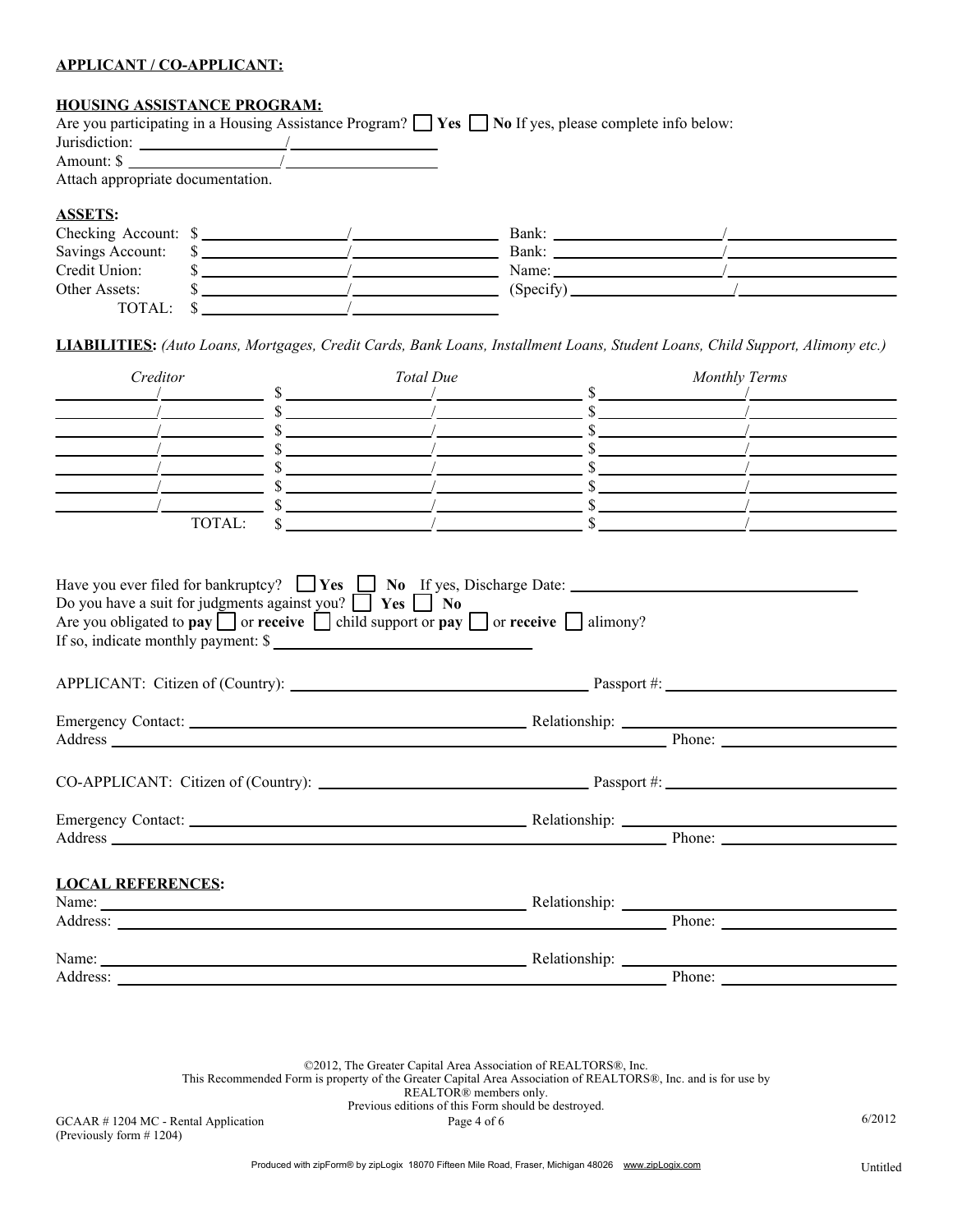## **THE FOLLOWING PARAGRAPHS ARE REQUIRED IN MONTGOMERY COUNTY, MARYLAND:**

In the event the Application is approved, but the Applicant **FAILS FOR ANY REASON TO SIGN A LEASE WITHIN** *THE TIME PROVIDED HEREIN, then the Landlord/Agent SHALL BE ENTITLED TO RETAIN ALL OR A PORTION OF THE APPLICATION FEE AND/OR RETAIN A PORTION OF THE DEPOSIT as specified herein. The balance of the Application Fee and/or Deposit, if any, shall be returned to applicant within fifteen (15) days following the date of occupancy or of receipt of written communication, by either party to the other, of a decision that no tenancy shall occur. In the event the application is not approved and accepted by Landlord, the Application Fee and/or Deposit less that portion of the Application Fee actually expended by Landlord/Agent for a credit check or other expenses arising out of the Application shall be returned to the applicant within fifteen (15) days of such action. If Landlord/Agent requires from an Applicant any fees other than a security deposit in excess of \$25.00, Landlord/Agent shall return the fees subject to the provisions above or Landlord/Agent shall be liable to Applicant for twice the amount of the fees collected.*

*2. The provisions of the foregoing Paragraph 1 do not apply to any Landlord/Agent who offers four or less dwelling units for rent on one parcel of property, or at one location, or to seasonal or condominium rentals.*

*3. I certify that I have received and carefully examined a sample of the lease and any addenda. I agree that I shall apply for all utilities services before taking occupancy of the leased premises and agree to pay all utilities: GAS, OIL, ELECTRICITY, WATER, SEWER, REFUSE, where applicable, and will pay deposits therefore, if required. The applicant hereby waives any claim for damages for reason of non-acceptance of this application.*

*4. Should I sign a lease for the above-referenced property managed by Listing Broker/Landlord, I am prepared to deposit with the Listing Broker/Landlord a security deposit in an amount not to exceed the maximum security deposit permitted by law and in accordance with the risks to the property involved. I understand that the rate of interest on the security deposit will be as prescribed by Maryland Law. If a security deposit is required, I understand that I may make a written request to the Landlord/Agent within fifteen (15) days of the date of occupancy a list of all existing damages.*

**ELECTRONIC SIGNATURES: In accordance with the Uniform Electronic Transactions Act (UETA) and the Electronic Signatures in Global and National Commerce Act, or E-Sign (the Act), and other applicable local or state legislation regarding Electronic Signatures and Transactions, the applicant(s) do hereby expressly authorize and agree to the use of electronic signatures as an additional method of signing and/or initialing this application and/or any future contracts or addenda. The applicants hereby agree that either party may sign electronically by utilizing a digital signature service.**

**Applicant: / Co-applicant: /**

©2012, The Greater Capital Area Association of REALTORS®, Inc. This Recommended Form is property of the Greater Capital Area Association of REALTORS®, Inc. and is for use by REALTOR® members only. Previous editions of this Form should be destroyed. GCAAR # 1204 MC - Rental Application  $Page 5 of 6$  6/2012